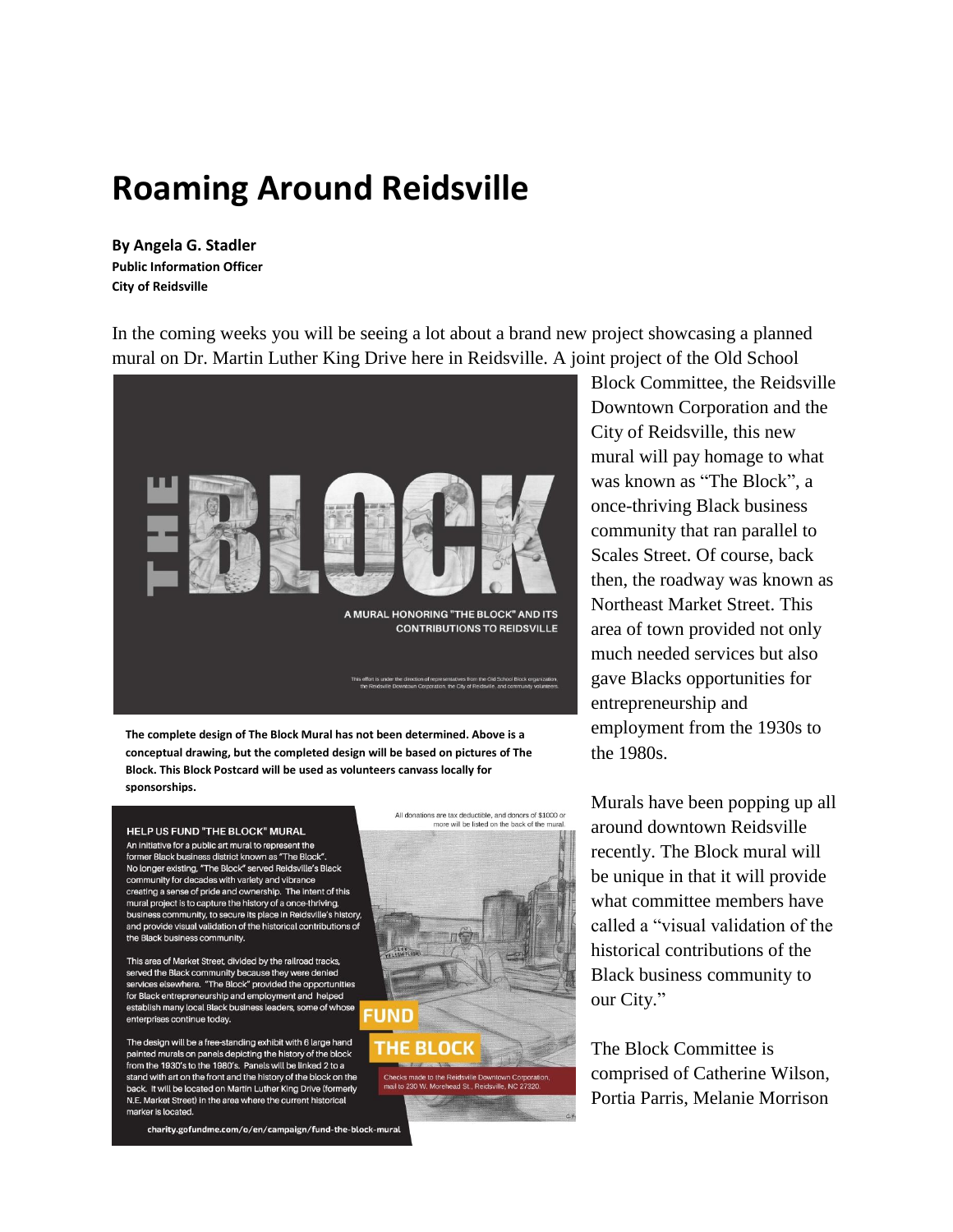of the RDC, Bonnie Cruz and her twins, Raquel and Rafael, and City Marketer Judy Yarbrough. Wilson, who also heads the Old School Block Committee which holds annual events on Martin Luther King Drive, believes the rich history of The Block should be remembered.

"Three words come to my mind when I think about why I believe The Block should never be forgotten: Determination, Integrity and Pride," said Wilson. "Over the years I've come to understand how much determination it took for The Block to operate. It was made up of some people who never went to school and others who went to college and yet came back to start their own business on The Block. They worked together to build a 'city within a city', working with integrity and taking pride in the jobs they did."

Yarbrough explains that The Block Committee was formed over a year ago to apply for a Grass Roots Grant through the Rockingham County Arts Council. Unfortunately, that grant was denied, and the mural was put on hold. However, the committee has decided now would be a good time to launch the project, utilizing fundraising to secure the \$10,000 needed for the project.

During the initial grant process, a muralist was selected. Charles Hill is an art instructor out of Martinsville, Virginia. Hill will be taking under his wing three apprentices to learn the skill of producing murals, Raquel and Rafael Cruz and Meesha Walker. The brother and sister duo of Rafael and Raquel Cruz are no stranger to Reidsville's downtown artistic landscape. They painted the beautiful colorful artwork found in the City's Abstract Alley, located in the 100 block of Scales Street.

This free standing mural will be created using six large hand-painted panels highlighting different scenes from The Block. The back of the panels will tell the history of The Block as well as information about the mural scenes depicted. The display will be located in the grassy area by the current historical marker located on Martin Luther King Drive.

When this column went to press, fundraising was closing in on 50% of the goal, having raised \$4,300 through a GoFundMe page and other donations. Donors who give at least \$1,000 will be listed on the back of the mural. The \$10,000 raised will go towards paying the artist, materials, construction of the display and the wrapping of the back by a local company. Any remaining funds will be used to landscape the area. You can access the GoFundMe page by going to charity.gofundme.com/o/en/campaign/fund-the-block-mural. You can also make a check out directly to the Reidsville Downtown Corporation for the project. All of these donations are tax deductible.

In other news: